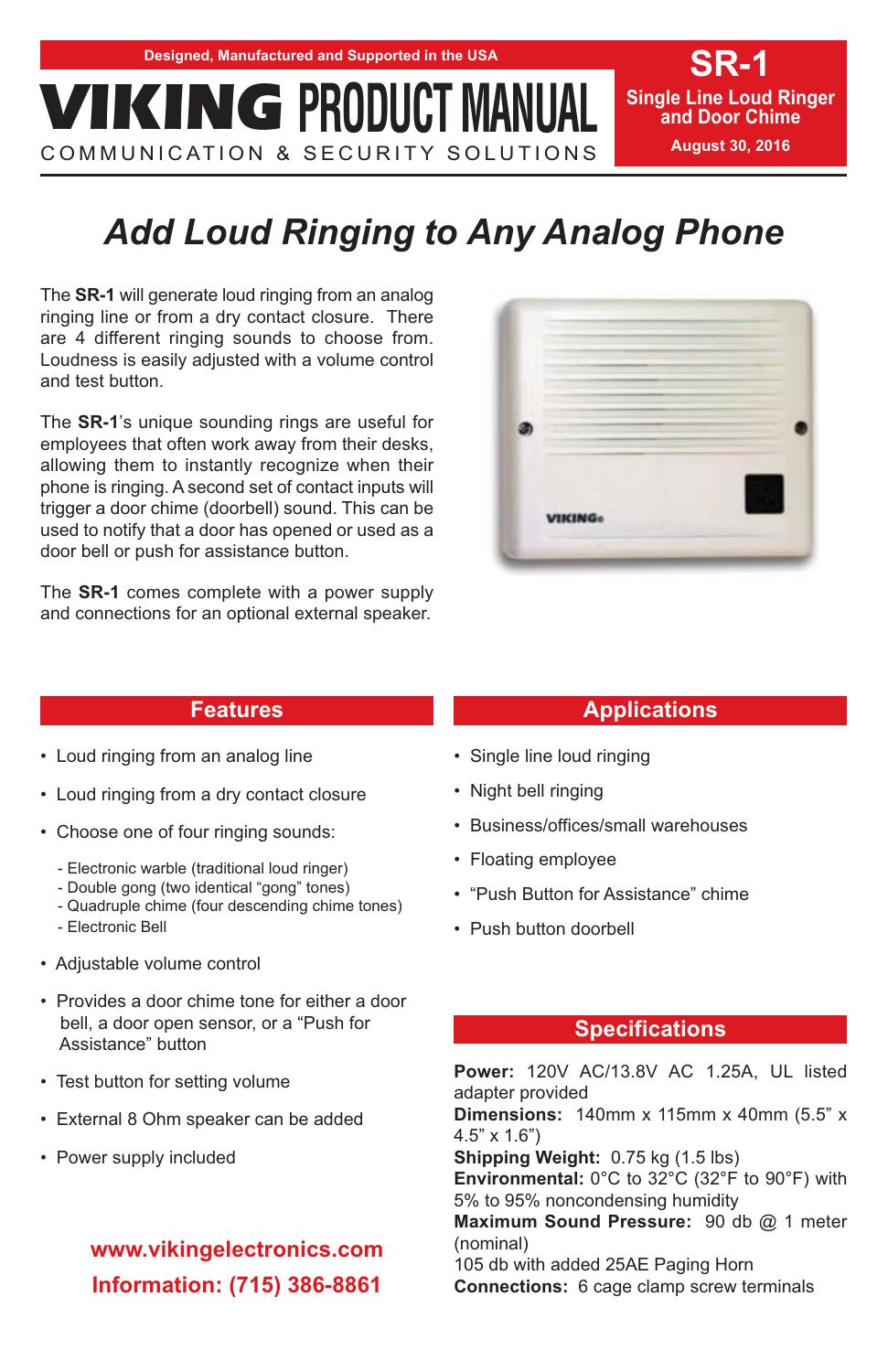### **Installation**

*IMPORTANT: Electronic devices are susceptible to lightning and power station electrical surges from both the AC outlet and the telephone line. It is recommended that a surge protector be installed to protect against such surges.* 

### **A. Wiring the SR-1**



### **Programming**

The **SR-1** contains two different functions: loud ringing and door chime. Use the following sections to program and set-up each function.

### **A. Single Line Loud Ringer**

### **1. DIP Switch Programming**

| Sw <sub>1</sub> | Sw <sub>2</sub> | <b>Description</b> |    |
|-----------------|-----------------|--------------------|----|
| <b>OFF</b>      | OFF             | Electronic Warble  |    |
| <b>OFF</b>      | ON              | Double Gong        | ⊖  |
| ON              | <b>OFF</b>      | Quadruple Chime    |    |
| ON              | ON              | Electronic Bell    | Ge |

### **2. Test Button**

The **Test Button** is used to test the selected tone and set the volume level.



**ON**

Use a small sc **driver to adjust.**

**DIP Switches**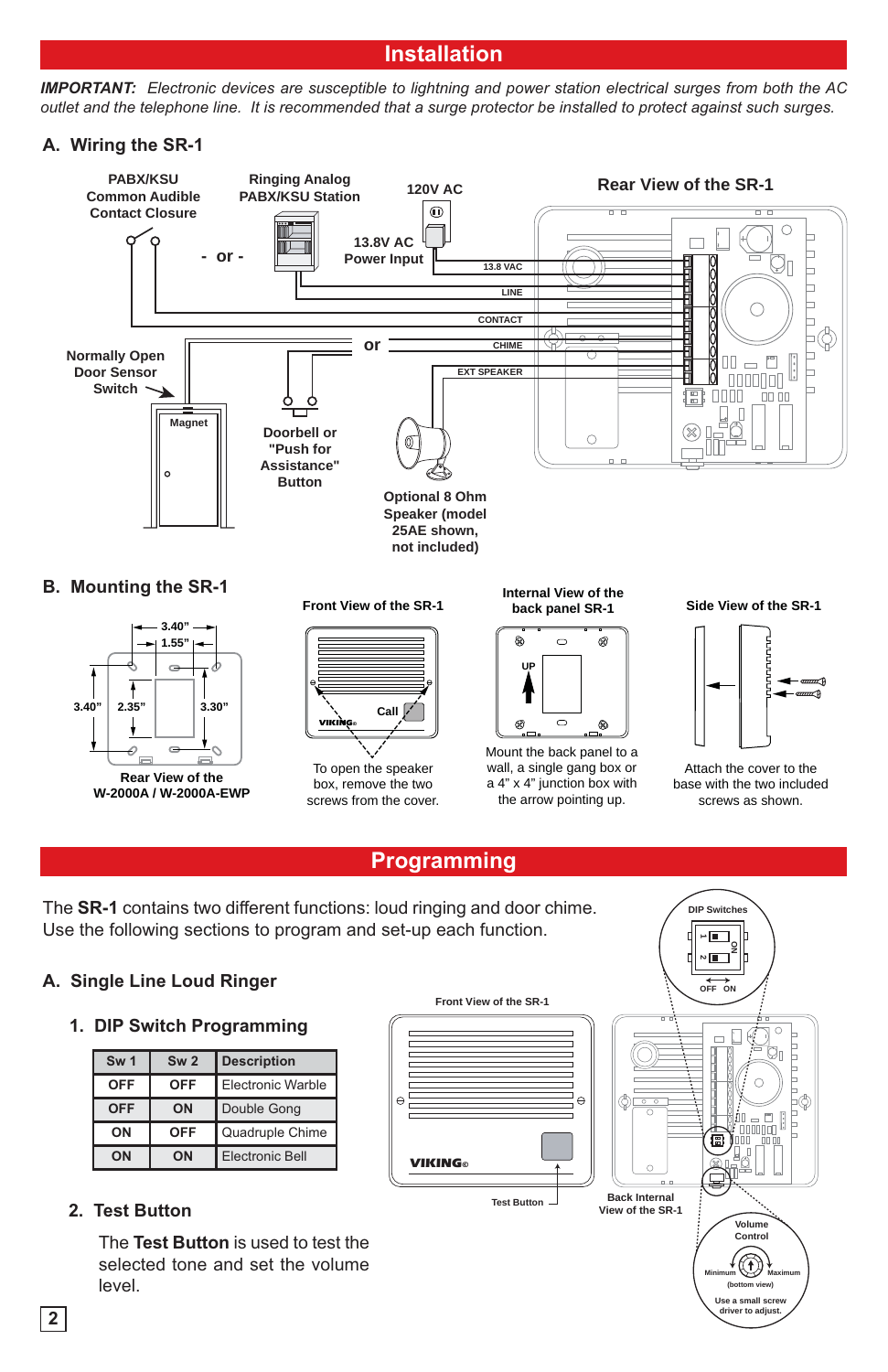#### **3. Sound Output Specifications for Loud Ringer**

All tones require a minimum of 180ms of ringing voltage (or contact closure) to trigger. Once triggered, the electronic warble and electronic bell will run continuously until ringing stops (or contacts open). All other tones (double gong, quadruple chime, and doorbell) will run through their full sequence once and will not cycle again until the ringing stops (or contact opens) for at least 50ms and a second ring signal (or contact closure) triggers them again.

#### **a. Electronic Warble (traditional loud ringer)**



A second set of contact inputs will trigger a door chime (doorbell) sound. This can be used to notify that a door has opened or used as a door bell or push for assistance button. A momentary contact closure on the door chime screw terminals will produce the door chime (Ding-Dong) tones (right).